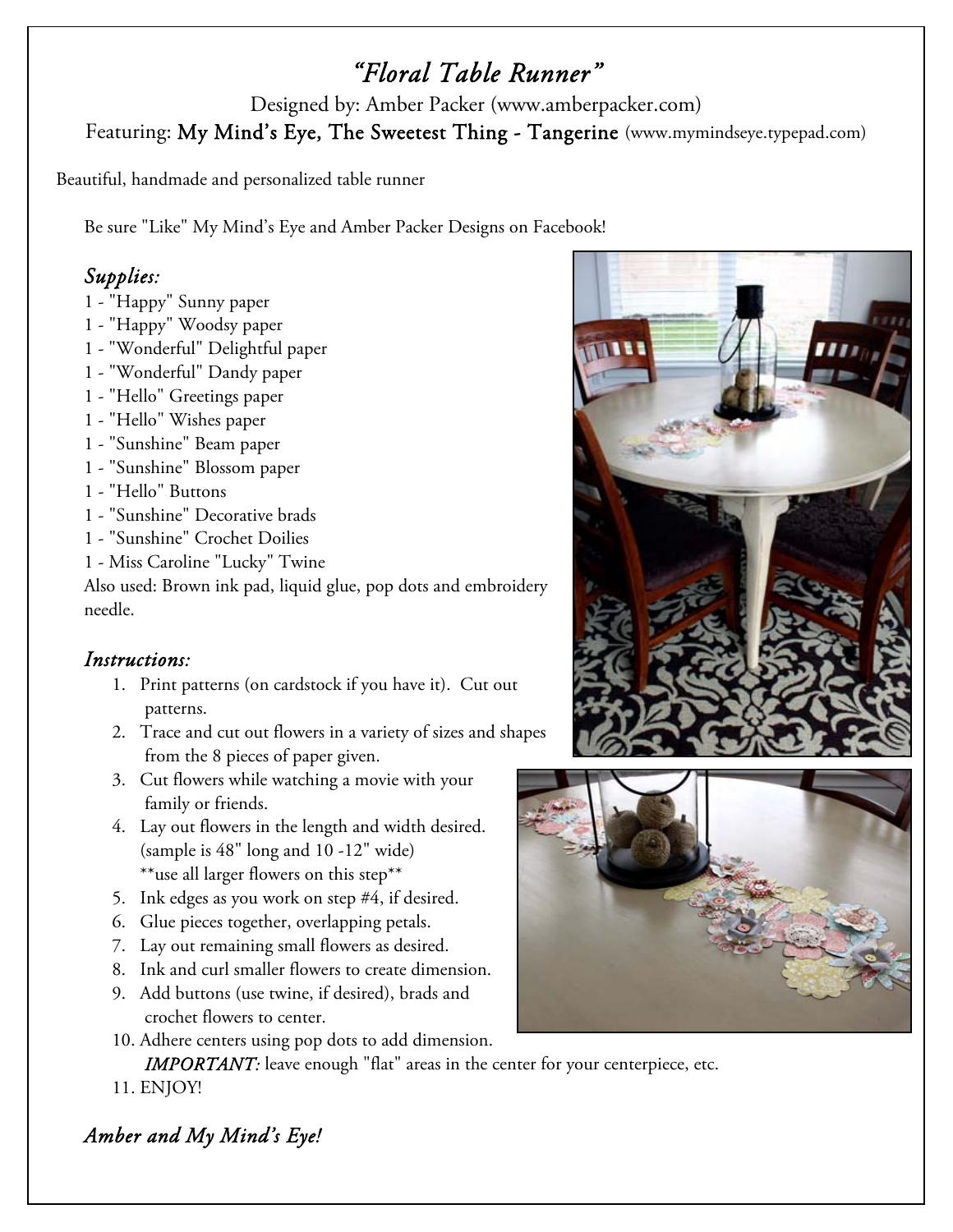# *Left side: Right side:*





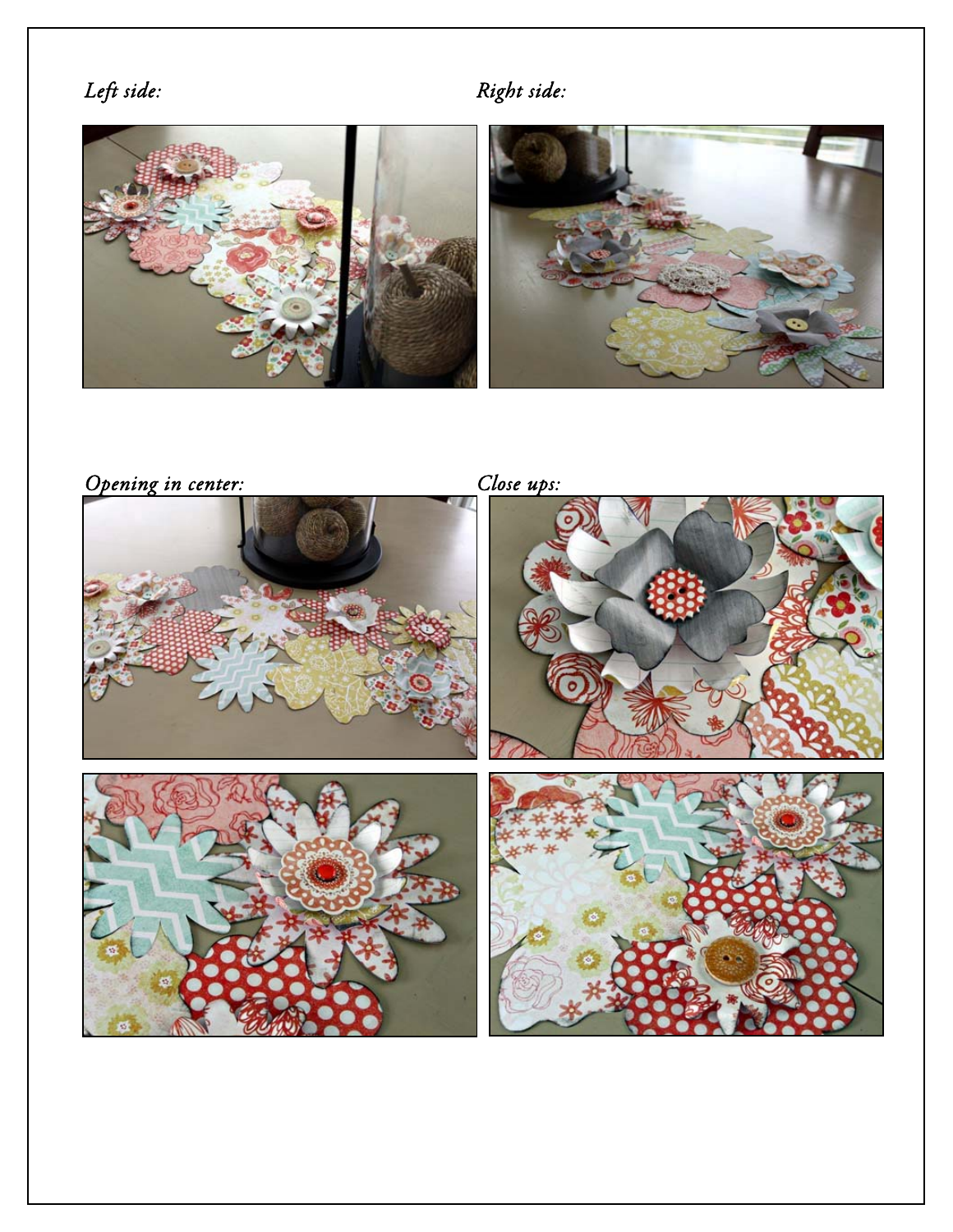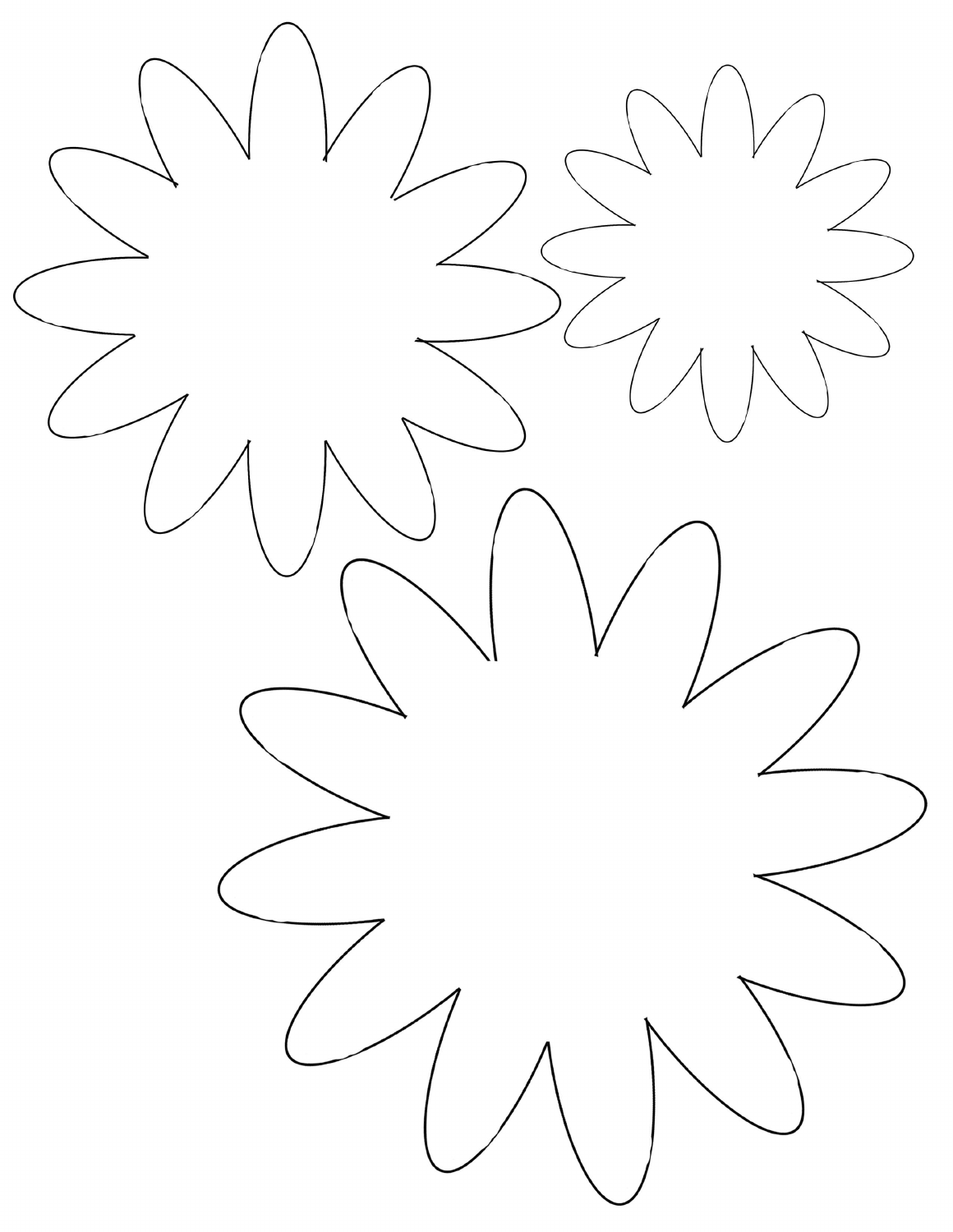